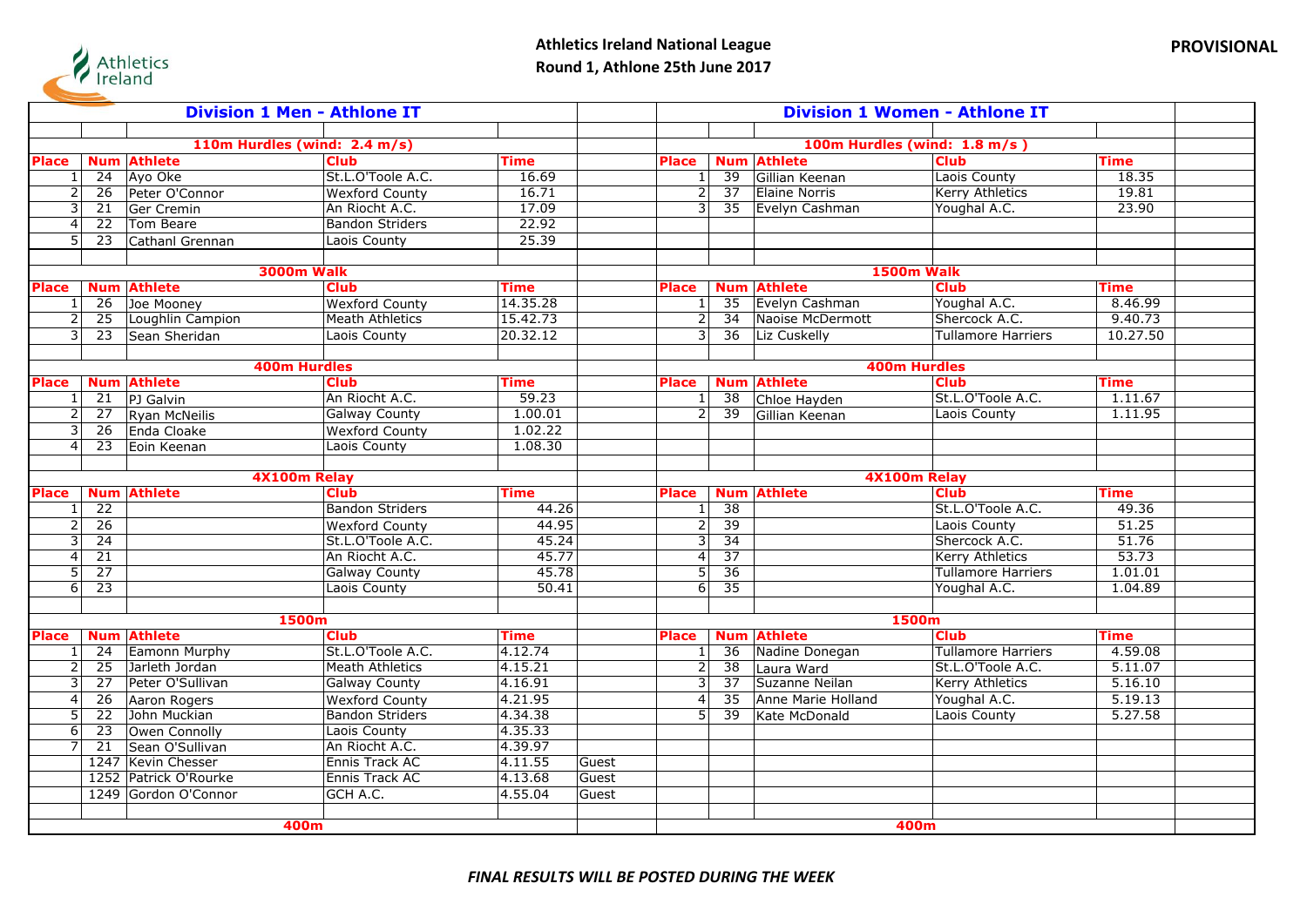

| <b>Place</b>     |                 | <b>Num Athlete</b>       | <b>Club</b>            | <b>Time</b> |       | <b>Place</b>   |                 | <b>Num Athlete</b>    | <b>Club</b>               | <b>Time</b> |                    |
|------------------|-----------------|--------------------------|------------------------|-------------|-------|----------------|-----------------|-----------------------|---------------------------|-------------|--------------------|
|                  | $\overline{22}$ | Scott Gibson             | <b>Bandon Striders</b> | 50.05       |       | 1              | $\overline{39}$ | Dervla Scully         | Laois County              | 1.04.09     |                    |
| $\overline{2}$   | 26              | Chris St. Claire Johnson | <b>Wexford County</b>  | 51.06       |       | $\overline{2}$ | $\overline{38}$ | Beth Fennell          | St.L.O'Toole A.C.         | 1.05.73     |                    |
| 3                | 21              | William O'Connor         | An Riocht A.C.         | 51.58       |       | $\overline{3}$ | 37              | Aoife Mahony          | <b>Kerry Athletics</b>    | 1.07.59     |                    |
| $\overline{4}$   | $\overline{24}$ | Mick Kelly               | St.L.O'Toole A.C.      | 53.63       |       | 4              | $\overline{34}$ | <b>Grace Kieran</b>   | Shercock A.C.             | 1.09.28     |                    |
| 5                | $\overline{27}$ | Gavin Cooney             | <b>Galway County</b>   | 55.98       |       | $\overline{5}$ | $\overline{36}$ | Sarah Stevens         | <b>Tullamore Harriers</b> | 1.10.57     |                    |
| $6 \overline{6}$ | 23              | Niall Bracken            | Laois County           | 1.09.99     |       | 6 <sup>1</sup> | $\overline{35}$ | <b>Ruth Mellerick</b> | Youghal A.C.              | 1.13.45     |                    |
|                  |                 |                          |                        |             |       |                |                 | 1256 Rianne McHugh    | Ennis Track AC            | 1.02.40     | Guest              |
|                  |                 |                          |                        |             |       |                |                 | 1214 Ruth Bowe        | Menapians A.C.            | 1.08.40     | Guest              |
|                  |                 |                          |                        |             |       |                |                 |                       |                           |             |                    |
|                  |                 | 3000m S/C                |                        |             |       |                |                 | 3000m                 |                           |             |                    |
| <b>Place</b>     |                 | <b>Num Athlete</b>       | <b>Club</b>            | <b>Time</b> |       | <b>Place</b>   |                 | <b>Num Athlete</b>    | <b>Club</b>               | <b>Time</b> |                    |
| 1                | 24              | <b>Brian Kirwin</b>      | St.L.O'Toole A.C.      | 10.19.03    |       | $\mathbf{1}$   | $\overline{37}$ | Maria McCarthy        | <b>Kerry Athletics</b>    | 10.28.47    |                    |
| $\overline{2}$   | 25              | Rory Kavanagh            | <b>Meath Athletics</b> | 10.22.53    |       | $\overline{2}$ | 35              | Anne Marie Holland    | Youghal A.C.              | 11.28.00    |                    |
| 3                | 26              | Enda Cloake              | <b>Wexford County</b>  | 10.52.72    |       | 3              | $\overline{36}$ | Michelle Mullany      | <b>Tullamore Harriers</b> | 11.46.55    |                    |
| $\overline{4}$   | $\overline{23}$ | Niall Bracken            | Laois County           | 11.39.08    |       | $\overline{4}$ | $\overline{34}$ | Lisa Celrkin          | Shercock A.C.             | 11.48.37    |                    |
| 5                | 22              | Thomas McCarthy          | <b>Bandon Striders</b> | 12.21.01    |       | 5 <sub>l</sub> | $\overline{38}$ | Maire Griffith        | St.L.O'Toole A.C.         | 12.19.74    |                    |
|                  |                 |                          |                        |             |       | $6 \mid$       | 39              | Laoise McEvoy         | Laois County              | 12.41.76    |                    |
|                  |                 |                          |                        |             |       |                |                 |                       |                           |             |                    |
|                  |                 | 200m (wind: 1.5 m/s)     |                        |             |       |                |                 | 200m (wind: 2.3 m/s)  |                           |             |                    |
| <b>Place</b>     |                 | <b>Num Athlete</b>       | <b>Club</b>            | <b>Time</b> |       | <b>Place</b>   |                 | <b>Num Athlete</b>    | <b>Club</b>               | <b>Time</b> |                    |
| $\mathbf{1}$     | 24              | <b>Adam Murphy</b>       | St.L.O'Toole A.C.      | 22.15       |       | $\mathbf{1}$   | $\overline{38}$ | Grace Lawler          | St.L.O'Toole A.C.         | 26.43       |                    |
| $\overline{2}$   | 26              | Ross Daly                | <b>Wexford County</b>  | 22.75       |       | $\overline{2}$ | 34              | Jayne Drury           | Shercock A.C.             | 26.62       |                    |
| $\overline{3}$   | 22              | Niall Madden             | <b>Bandon Striders</b> | 23.32       |       | لا             | $\overline{37}$ | Rachel Bowler         | Kerry Athletics           | 27.40       |                    |
| $\overline{4}$   | $\overline{27}$ | <b>Gerry Kearly</b>      | <b>Galway County</b>   | 23.73       |       | $\overline{4}$ | $\overline{39}$ | <b>Aoife Daly</b>     | Laois County              | 28.86       |                    |
| $\overline{5}$   | 23              | Fergal Scully            | Laois County           | 24.65       |       | $\overline{5}$ | 36              | Lauryn Gilligan       | <b>Tullamore Harriers</b> | 32.66       |                    |
| $\overline{6}$   | 21              | Corey Kissane            | An Riocht A.C.         | 26.16       |       |                |                 |                       |                           |             |                    |
|                  |                 |                          |                        |             |       |                |                 |                       |                           |             |                    |
|                  |                 | 800m                     |                        |             |       |                |                 | 800m                  |                           |             |                    |
| <b>Place</b>     |                 | <b>Num Athlete</b>       | <b>Club</b>            | Time        |       | Place          |                 | <b>Num Athlete</b>    | <b>Club</b>               | <b>Time</b> |                    |
| 1                | 24              | James McAssey            | St.L.O'Toole A.C.      | 1.59.31     |       | $1\vert$       | 34              | Anne Corcoran         | Shercock A.C.             | 2.22.54     |                    |
| 2                | 27              | Ben Garrard              | <b>Galway County</b>   | 2.00.51     |       | 2              | 39              | Niamh Quinn           | Laois County              | 2.26.41     |                    |
| $\overline{3}$   | 25              | Jarlath Jordan           | <b>Meath Athletics</b> | 2.03.34     |       | $\overline{3}$ | $\overline{38}$ | Chloe Nolan           | St.L.O'Toole A.C.         | 2.27.82     |                    |
| 4                | $\overline{22}$ | Ronan Duggan             | <b>Bandon Striders</b> | 2.04.51     |       | $\overline{4}$ | $\overline{37}$ | Aoife Mahony          | Kerry Athletics           | 2.38.45     |                    |
| 5                | 21              | Conor O'Mahony           | An Riocht A.C.         | 2.05.45     |       | 5 <sub>l</sub> | $\overline{35}$ | <b>Ruth Mellerick</b> | Youghal A.C.              | 2.39.73     |                    |
| 6                | 23              | Adam Holden              | Laois County           | 2.07.44     |       |                | 36              | <b>Brigid Fox</b>     | <b>Tullamore Harriers</b> | DO          | R <sub>163.3</sub> |
| 7                | 26              | Liam Butler              | <b>Wexford County</b>  | 2.08.82     |       |                |                 |                       |                           |             |                    |
|                  |                 | 1210 Leonardo Brule      | GCH A.C.               | 2.33.42     | Guest |                |                 |                       |                           |             |                    |
|                  |                 | 1204 Gavin Cooney        | Craughwell A.C.        | 2.05.19     | Guest |                |                 |                       |                           |             |                    |
|                  |                 |                          |                        |             |       |                |                 |                       |                           |             |                    |
|                  |                 | 5000m                    |                        |             |       |                |                 |                       |                           |             |                    |
| <b>Place</b>     |                 | <b>Num Athlete</b>       | <b>Club</b>            | <b>Time</b> |       |                |                 |                       |                           |             |                    |
| -1               | 24              | Oran O'Flaherty          | St.L.O'Toole A.C.      | 15.43.11    |       |                |                 |                       |                           |             |                    |
| 2                | 26              | Ger Forde                | <b>Wexford County</b>  | 15.48.82    |       |                |                 |                       |                           |             |                    |
| 3                | 23              | Tom Lupton               | Laois County           | 16.16.13    |       |                |                 |                       |                           |             |                    |
| 4                | 25              | Sean O'Sullivan          | An Riocht A.C.         | 16.18.52    |       |                |                 |                       |                           |             |                    |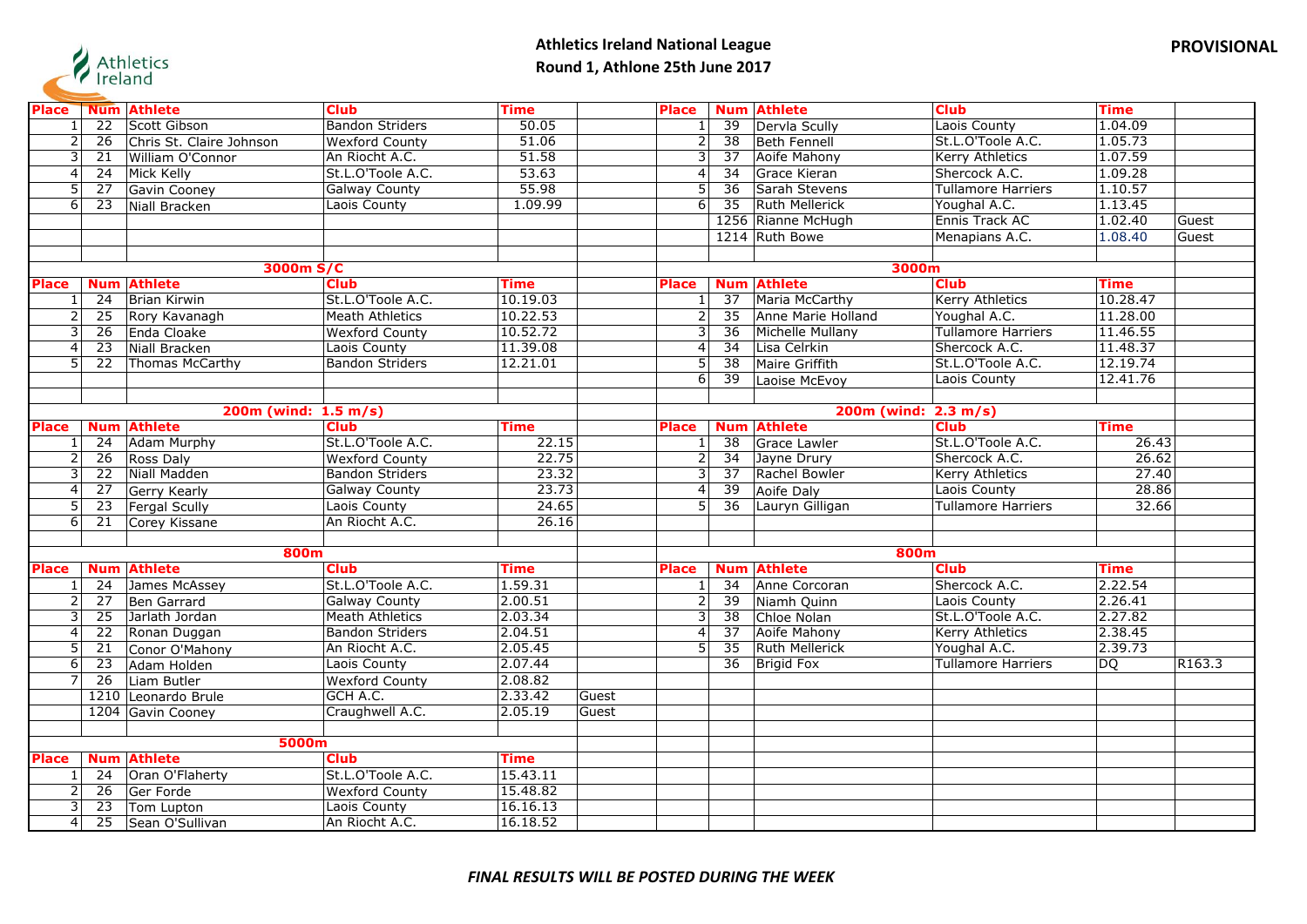

|  |  | <b>PROVISIONAL</b> |
|--|--|--------------------|
|  |  |                    |

| 5 <sub>1</sub> | 22              | Naoise O'Flaithertaigh                  | <b>Bandon Striders</b>              | 16.29.32                |                 |                                |                 |                                          |                                       |                         |             |
|----------------|-----------------|-----------------------------------------|-------------------------------------|-------------------------|-----------------|--------------------------------|-----------------|------------------------------------------|---------------------------------------|-------------------------|-------------|
| 6 <sup>1</sup> | $\overline{27}$ | Kevin Mooney                            | <b>Galway County</b>                | 17.10.60                |                 |                                |                 |                                          |                                       |                         |             |
| J              | $\overline{21}$ | Loughlin Campion                        | <b>Meath Athletics</b>              | 18.27.54                |                 |                                |                 |                                          |                                       |                         |             |
|                |                 |                                         |                                     |                         |                 |                                |                 |                                          |                                       |                         |             |
|                |                 | <b>100m (wind:</b>                      | 0.7 m/s                             |                         |                 |                                |                 |                                          | 100m (wind: $1.3 \, m/s$ )            |                         |             |
| <b>Place</b>   | <b>Num</b>      | <b>Athlete</b>                          | <b>Club</b>                         | Time                    |                 | <b>Place</b>                   |                 | <b>Num Athlete</b>                       | <b>Club</b>                           | <b>Time</b>             |             |
|                | $\overline{24}$ | Brian Kirwan                            | St.L.O'Toole A.C.                   | 11.08                   |                 | 1                              | $\overline{38}$ | Sive O'Toole                             | St.L.O'Toole A.C.                     | 12.43                   |             |
| 2              | 22              | Joey Henchy                             | <b>Bandon Striders</b>              | 11.48                   |                 | $\overline{2}$                 | 39              | Elaine Daly                              | Laois County                          | 13.32                   |             |
| 3              | 21              | Anthony Greaney                         | An Riocht A.C.                      | 12.02                   |                 | $\overline{3}$                 | $\overline{37}$ | Eleanor Dennison                         | <b>Kerry Athletics</b>                | 13.77                   |             |
| 4              | 25              | Niall Flanagan                          | <b>Meath Athletics</b>              | 12.02                   |                 | 4                              | 34              | Claire Kelly                             | Shercock A.C.                         | 13.78                   |             |
| 5              | $\overline{26}$ | James Fortune                           | <b>Wexford County</b>               | 12.11                   |                 | 5                              | $\overline{36}$ | Aoife Burke                              | <b>Tullamore Harriers</b>             | 14.77                   |             |
| 6              | 23              |                                         | Laois County                        | 12.15                   |                 | 6 <sup>1</sup>                 | 35              | Tierna Cahill                            | Youghal A.C.                          | 18.41                   |             |
| $\overline{7}$ | $\overline{27}$ | Lee Mullen<br>Patrick Woleniuk          | <b>Galway County</b>                | 12.37                   |                 |                                |                 |                                          |                                       |                         |             |
|                |                 |                                         |                                     |                         |                 |                                |                 |                                          |                                       |                         |             |
|                |                 | 4X400m                                  |                                     |                         |                 |                                |                 |                                          | 4X400m                                |                         |             |
| Place          |                 | <b>Num Athlete</b>                      | <b>Club</b>                         | Time                    |                 | <b>Place</b>                   |                 | <b>Num Athlete</b>                       | <b>Club</b>                           | <b>Time</b>             |             |
|                | $\overline{22}$ |                                         | <b>Bandon Striders</b>              | 3.35.30                 |                 | $\mathbf{1}$                   | $\overline{34}$ |                                          | Shercock A.C.                         | 4.26.00                 |             |
| $\overline{2}$ | $\overline{21}$ |                                         | An Riocht A.C.                      | 3.35.47                 |                 | 2                              | 38              |                                          | St.L.O'Toole A.C.                     | 4.33.62                 |             |
| 3              | $\overline{26}$ |                                         | <b>Wexford County</b>               | 3.35.83                 |                 | 3                              | 39              |                                          | Laois County                          | 4.46.54                 |             |
| $\overline{4}$ | $\overline{24}$ |                                         | St.L.O'Toole A.C.                   | 3.39.82                 |                 | $\boldsymbol{4}$               | $\overline{35}$ |                                          | Youghal A.C.                          | 5.01.52                 |             |
| 5              | $\overline{27}$ |                                         | <b>Galway County</b>                | 3.42.28                 |                 | 5 <sup>1</sup>                 | $\overline{36}$ |                                          | <b>Tullamore Harriers</b>             | 5.11.12                 |             |
| 6              | 23              |                                         | Laois County                        | 4.04.15                 |                 |                                |                 |                                          |                                       |                         |             |
|                |                 |                                         |                                     |                         |                 |                                |                 |                                          |                                       |                         |             |
|                |                 | <b>Hammer</b>                           |                                     |                         |                 |                                |                 |                                          | <b>Hammer</b>                         |                         |             |
|                |                 |                                         |                                     |                         |                 |                                |                 |                                          |                                       |                         |             |
| <b>Place</b>   |                 | <b>Num Athlete</b>                      | <b>Club</b>                         | <b>Distance</b>         |                 | <b>Place</b>                   |                 | <b>Num Athlete</b>                       | <b>Club</b>                           | <b>Distance</b>         |             |
|                | 21              | Adam King                               | An Riocht A.C.                      |                         | 64.30 Eur U23 Q | 1 <sup>1</sup>                 | $\overline{34}$ | Jade Williams                            | Shercock A.C.                         | 49.05                   |             |
| $\overline{2}$ | 25              | Padraig White                           | <b>Meath Athletics</b>              | 64.25                   |                 | $\overline{2}$                 | 39              | Seodhna Hoey                             | Laois County                          | 45.60                   |             |
| $\overline{3}$ | 26              | Thomas Furlong                          | <b>Wexford County</b>               | 59.26                   |                 | $\overline{3}$                 | $\overline{37}$ | Mairead O'Neill                          | <b>Kerry Athletics</b>                | 42.92                   |             |
| 4              | 22              | Patrick McSweeney                       | <b>Bandon Striders</b>              | 43.54                   |                 | $\vert$                        | $\overline{35}$ | Tirna Cahill                             | Youghal A.C.                          | 41.28                   |             |
| 5              | $\overline{27}$ | Tommy Faragher                          | <b>Galway County</b>                | 30.92                   |                 | 5 <sup>1</sup>                 | $\overline{36}$ | Laura Dolan                              | <b>Tullamore Harriers</b>             | 37.66                   |             |
|                |                 |                                         |                                     |                         | (6kg)           | 6 <sup>1</sup>                 | $\overline{38}$ | Emma Hutton                              | St.L.O'Toole A.C.                     | 20.25                   |             |
| $\mathbf{1}$   |                 | O. Russell                              | <b>St Andrews</b>                   | 62.43                   |                 |                                |                 | 1221 Leanne Cronin                       | FMV A.C.                              |                         | 29.42 Guest |
| $\overline{2}$ |                 | B. O'Donnell                            | Lifford Strabane                    | 60.33                   |                 |                                |                 |                                          |                                       |                         |             |
|                |                 |                                         |                                     |                         |                 |                                |                 |                                          |                                       |                         |             |
|                |                 | <b>Pole Vault</b>                       |                                     |                         |                 |                                |                 |                                          | <b>Pole Vault</b>                     |                         |             |
| <b>Place</b>   |                 | <b>Num Athlete</b>                      | <b>Club</b>                         | <b>Height</b>           |                 | Place                          |                 | <b>Num Athlete</b>                       | <b>Club</b>                           | <b>Height</b>           |             |
|                | 22              | Ray Walsh                               | <b>Bandon Striders</b>              | 3.90m                   |                 |                                | 34              |                                          | Shercock A.C.                         |                         |             |
|                | 24              | Mathew Callinan Keenan                  | St.L.O'Toole A.C.                   | 3.80m                   |                 |                                | $\overline{35}$ | Sarah Ryan                               | Youghal A.C.                          |                         |             |
| لا             | $\overline{21}$ | PJ Galvin                               | An Riocht A.C.                      | 2.00 <sub>m</sub>       |                 |                                | $\overline{36}$ |                                          | <b>Tullamore Harriers</b>             |                         |             |
|                | 27              | Justin Lane                             | <b>Galway County</b>                | NH                      |                 |                                | $\overline{37}$ |                                          | <b>Kerry Athletics</b>                |                         |             |
|                |                 |                                         |                                     |                         |                 |                                | 38              | Ella Duane                               | St.L.O'Toole A.C.                     |                         |             |
|                |                 |                                         |                                     |                         |                 |                                | $\overline{39}$ |                                          | Laois County                          |                         |             |
|                |                 |                                         |                                     |                         |                 |                                |                 |                                          |                                       |                         |             |
|                |                 | <b>Long Jump</b>                        |                                     |                         |                 |                                |                 |                                          | <b>Long Jump</b>                      |                         |             |
| <b>Place</b>   |                 | <b>Num Athlete</b><br>27 Daniel Calanan | <b>Club</b><br><b>Galway County</b> | <b>Distance</b><br>5.91 |                 | <b>Place</b><br>1 <sup>1</sup> |                 | <b>Num Athlete</b><br>37 Elinor Dennison | <b>Club</b><br><b>Kerry Athletics</b> | <b>Distance</b><br>4.67 |             |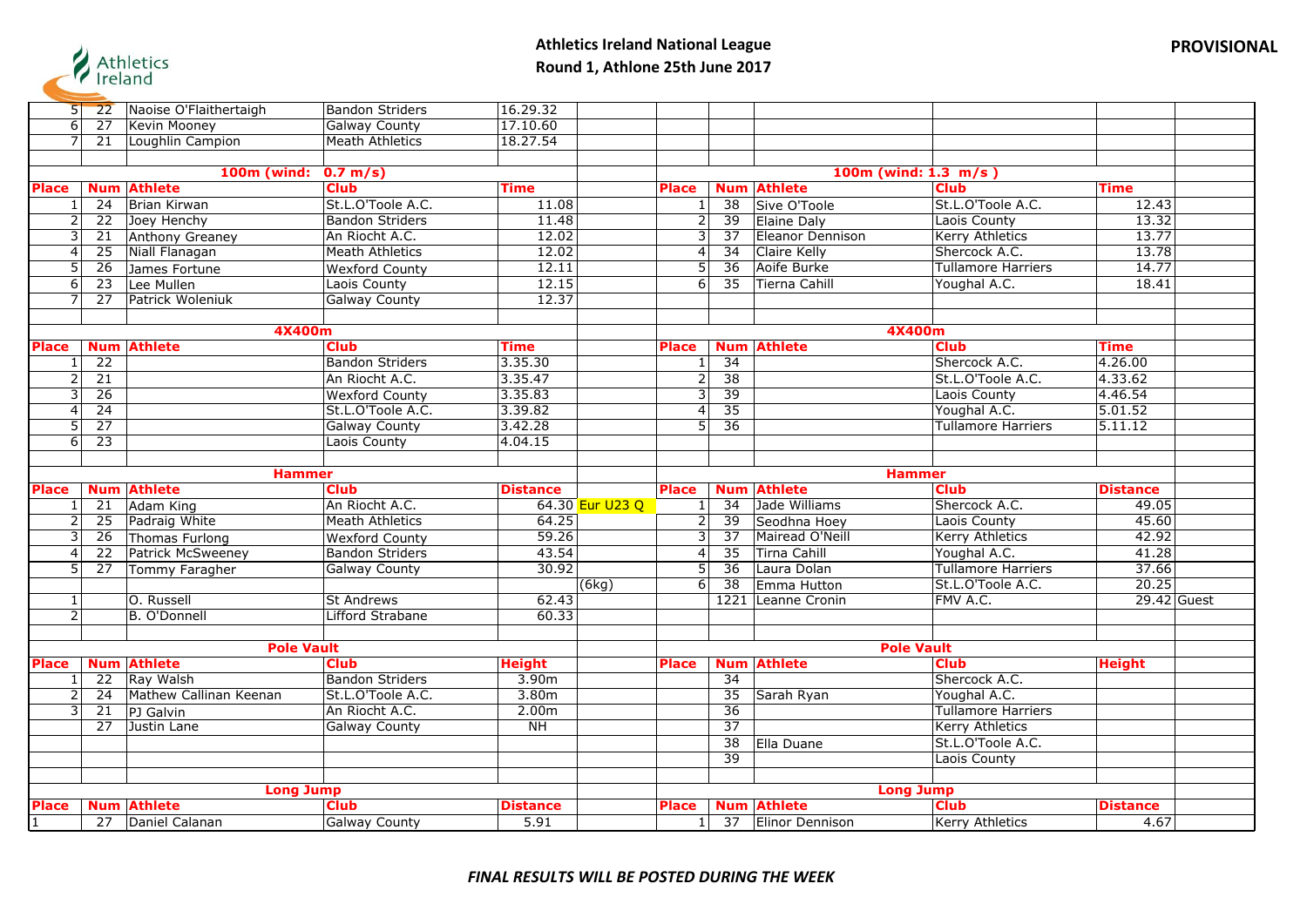

| $2\Gamma$      | <b>26</b>       | James Fortune                         | <b>Wexford County</b>  | 5.76                     | 2                       | 34              | Grace Kieran                      | Shercock A.C.             | 4.66                     |
|----------------|-----------------|---------------------------------------|------------------------|--------------------------|-------------------------|-----------------|-----------------------------------|---------------------------|--------------------------|
| 3              | $\overline{23}$ | Niall Bracken                         | Laois County           | 5.53                     | 3                       | 38              | Ella Hendricken                   | St.L.O'Toole A.C.         | 4.50                     |
| $\overline{4}$ | $\overline{21}$ | Corey Kissane                         | An Riocht A.C.         | 5.37                     | $\overline{4}$          | $\overline{39}$ | Niamh Quinn                       | Laois County              | 4.33                     |
| 5 <sup>1</sup> | 22              | <b>Thomas Beare</b>                   | <b>Bandon Striders</b> | 5.10                     | $\overline{5}$          | 36              | Aoife Burke                       | Tullamore Harriers        | 4.02                     |
|                |                 |                                       |                        |                          |                         |                 |                                   |                           |                          |
|                |                 |                                       | <b>Shot Putt</b>       |                          |                         |                 |                                   | <b>Shot Putt</b>          |                          |
| <b>Place</b>   | <b>Num</b>      | <b>Athlete</b>                        | <b>Club</b>            | <b>Distance</b>          | <b>Place</b>            | <b>Num</b>      | <b>Athlete</b>                    | <b>Club</b>               | <b>Distance</b>          |
|                | $\overline{22}$ | Patrick McSweeney                     | <b>Bandon Striders</b> | 12.58                    | $\mathbf{1}$            | 39              | Elaine Daly                       | Laois County              | 8.72                     |
| 2              | 25              | Shane Joyce                           | Meath Athletics        | 11.90                    | $\overline{2}$          | 38              | Leah Hutton                       | St.L.O'Toole A.C.         | 8.02                     |
| 3              | 23              | Seamus Fitzpatrick                    | Laois County           | 10.83                    | $\overline{3}$          | 37              | Leanne Cronin                     | <b>Kerry Athletics</b>    | 7.49                     |
| 4              | 24              | Tamilore Awonusi                      | St.L.O'Toole A.C.      | 10.22                    | $\overline{4}$          | $\overline{36}$ | <b>Aisling McCormack</b>          | <b>Tullamore Harriers</b> | 6.48                     |
| 5              | 26              | Peter O'Connor                        | <b>Wexford County</b>  | 9.54                     | $\overline{5}$          | 34              | <b>Ellen Corbally</b>             | Shercock A.C.             | 6.19                     |
| 6              | 21              | Rossa Foley                           | An Riocht A.C.         | 9.01                     | $\overline{6}$          | $\overline{35}$ | Evelyn Cashman                    | Youghal A.C.              | 6.18                     |
| $\overline{7}$ | 27              | Tommy Farragher                       | <b>Galway County</b>   | 7.97                     |                         |                 |                                   |                           |                          |
|                |                 |                                       |                        |                          |                         |                 |                                   |                           |                          |
|                |                 |                                       | <b>High Jump</b>       |                          |                         |                 |                                   | <b>High Jump</b>          |                          |
| <b>Place</b>   | <b>Num</b>      | <b>Athlete</b>                        | <b>Club</b>            | <b>Height</b>            | <b>Place</b>            | <b>Num</b>      | <b>Athlete</b>                    | <b>Club</b>               | <b>Height</b>            |
| 1              | 27              | Gerry Keary                           | <b>Galway County</b>   | 2.00                     | 1                       | 39              | Derval Scully                     | Laois County              | 1.55m                    |
|                | $\overline{22}$ | Ben O'Donovan                         | <b>Bandon Striders</b> | 1.80                     | $\overline{2}$          | $\overline{37}$ | Christine McCarthy                | <b>Kerry Athletics</b>    | 1.50m                    |
| 4              | $\overline{21}$ | PJ Galvin                             | An Riocht A.C.         | 1.75                     | $\overline{3}$          | $\overline{38}$ | Leona Byrne                       | St.L.O'Toole A.C.         | 1.40m                    |
| 3              | 26              | Peter O'Connor                        | <b>Wexford County</b>  | 1.75                     | $\overline{4}$          | $\overline{34}$ | Claire Kelly                      | Shercock A.C.             | 1.30m                    |
| 5              | 23              | Eoin Keenan                           | Laois County           | 1.70                     | 5                       | 36              | Lauren Gilligan                   | Tullamore Harriers        | 1.25m                    |
| $\overline{6}$ | 24              | Matthew Callan Keenan                 | St.L.O'Toole A.C.      | 1.55                     |                         |                 |                                   |                           |                          |
|                |                 |                                       |                        |                          |                         |                 |                                   |                           |                          |
|                |                 |                                       |                        |                          |                         |                 |                                   |                           |                          |
|                |                 |                                       | <b>Discus</b>          |                          |                         |                 |                                   | <b>Discus</b>             |                          |
| <b>Place</b>   |                 | <b>Num Athlete</b>                    | <b>Club</b>            | <b>Distance</b>          | <b>Place</b>            | <b>Num</b>      | <b>Athlete</b>                    | <b>Club</b>               | <b>Distance</b>          |
| 1              | 22              | Colin Kingston                        | <b>Bandon Striders</b> | 34.71                    | 1                       | 39              | Seodhna Hoey                      | Laois County              | 33.33                    |
| 2              | 25              | Shane Joyce                           | <b>Meath Athletics</b> | 34.34                    | $\overline{2}$          | 37              | Lauren O'Grady                    | <b>Kerry Athletics</b>    | 32.32                    |
| 3              | $\overline{23}$ | David Keenan                          | Laois County           | 25.1                     | $\overline{\mathbf{3}}$ | $\overline{34}$ | <b>Ellen Corbally</b>             | Shercock A.C.             | 19.45                    |
| $\overline{4}$ | $\overline{27}$ | <b>Barry Rafferty</b>                 | <b>Galway County</b>   | 21.07                    | $\overline{4}$          | $\overline{38}$ | Emma Hutton                       | St.L.O'Toole A.C.         | 17.28                    |
|                |                 | Eoin Sheridan                         | <b>NW Meath</b>        | 48.51                    | 5                       | $\overline{35}$ | <b>Tirna Cahill</b>               | Youghal A.C.              | 13.45                    |
|                |                 | Darragh Gaffney                       | <b>NW Meath</b>        | 49.86                    |                         |                 |                                   |                           |                          |
|                |                 | <b>Tony Mannion</b>                   | <b>Ennis Track</b>     | NT                       |                         |                 |                                   |                           |                          |
|                |                 | Martin Curley                         | <b>Ennis Track</b>     | 21.37                    |                         |                 |                                   |                           |                          |
|                |                 |                                       |                        |                          |                         |                 |                                   |                           |                          |
|                |                 |                                       | <b>Triple Jump</b>     |                          |                         |                 |                                   | <b>Triple Jump</b>        |                          |
| <b>Place</b>   |                 | <b>Num Athlete</b>                    | <b>Club</b>            | <b>Distance</b>          | <b>Place</b>            | <b>Num</b>      | <b>Athlete</b>                    | <b>Club</b>               | <b>Distance</b>          |
| $\mathbf{1}$   | 27              | Gerry Keary                           | <b>Galway County</b>   | 13.36                    | $\mathbf{1}$            | 37              | Rachel Bowler                     | <b>Kerry Athletics</b>    | 10.42                    |
| $\overline{2}$ | 24              | Tamilore Awonusi                      | St.L.O'Toole A.C.      | 12.35                    | $\overline{2}$          | $\overline{38}$ | Sive O'Toole                      | St.L.O'Toole A.C.         | 9.62                     |
| 3              | 21              | Carey Kissane                         | An Riocht A.C.         | 11.33                    | 3                       | $\overline{35}$ | Patricia Curtin                   | Youghal A.C.              | 8.56                     |
| $\overline{4}$ | $\overline{22}$ | Ben O'Donovan                         | <b>Bandon Striders</b> | 11.16                    | $\overline{\mathbf{4}}$ | $\overline{39}$ | Aoife Daly                        | Laois County              | 8.31                     |
|                |                 |                                       |                        |                          | $\overline{5}$          | 36              | Lauren Gilligan                   | <b>Tullamore Harriers</b> | 7.83                     |
|                |                 |                                       |                        |                          |                         |                 |                                   |                           |                          |
|                |                 |                                       | <b>Javelin</b>         |                          |                         |                 |                                   | <b>Javelin</b>            |                          |
| <b>Place</b>   |                 | <b>Num Athlete</b><br>26 Peter O'Shea | <b>Club</b>            | <b>Distance</b><br>49.83 | <b>Place</b>            | 36              | <b>Num Athlete</b><br>Laura Dolan | <b>Club</b>               | <b>Distance</b><br>32.25 |